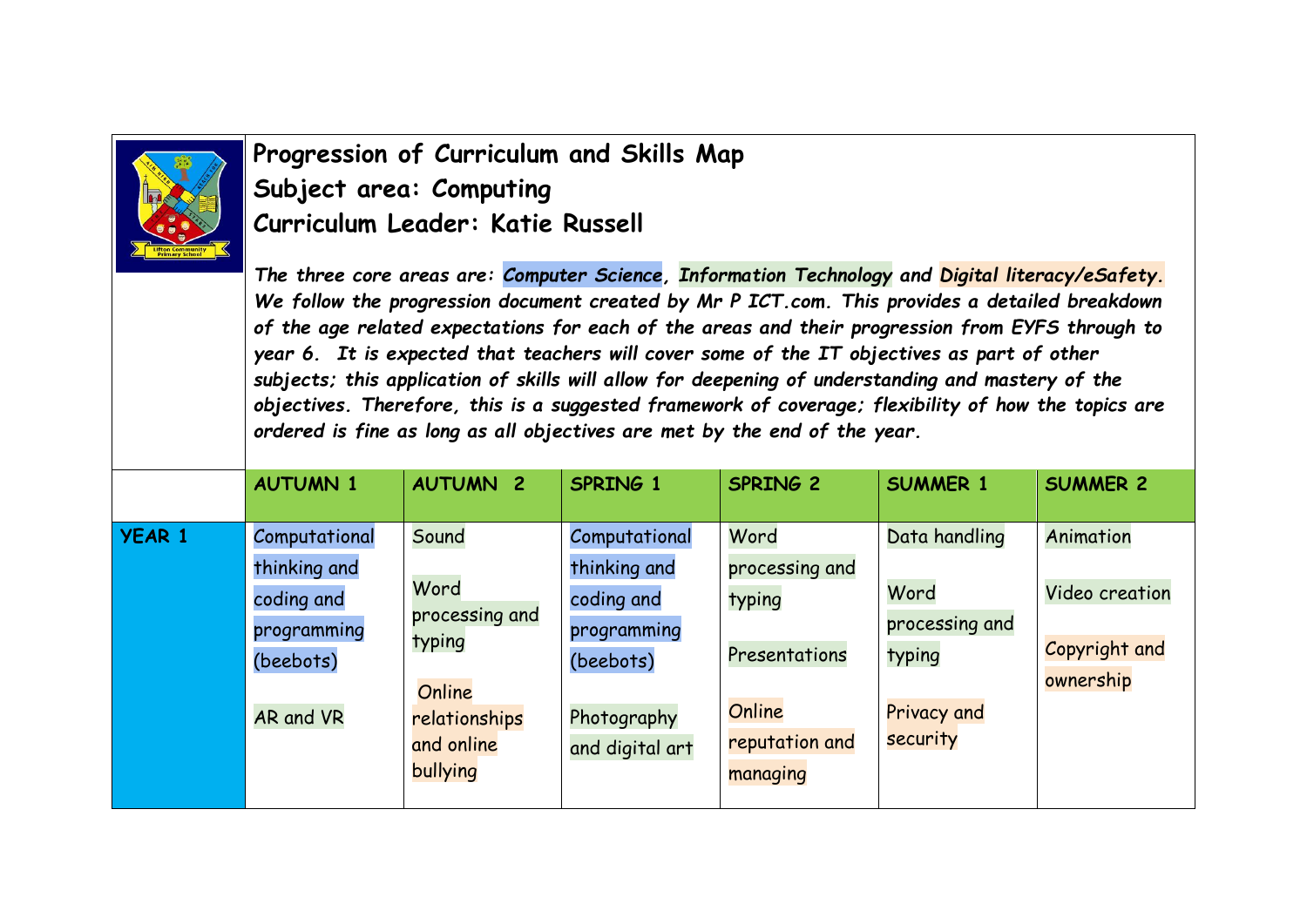|               | Self image and<br>identity                                              |                                                                                                                                                               | <b>Health and well-</b><br>being                                                      | information<br>online.                                                                                                                                                                   |                                                               |                                             |
|---------------|-------------------------------------------------------------------------|---------------------------------------------------------------------------------------------------------------------------------------------------------------|---------------------------------------------------------------------------------------|------------------------------------------------------------------------------------------------------------------------------------------------------------------------------------------|---------------------------------------------------------------|---------------------------------------------|
| <b>YEAR 2</b> | Sound<br>Word<br>processing and<br>typing<br>Self image and<br>identity | Computational<br>thinking and<br>coding and<br>programming<br>(including<br>beebots)<br><b>AR and VR</b><br>Online<br>relationships<br>and online<br>bullying | <b>Health and well-</b><br>being<br>Word<br>processing and<br>typing<br>Data handling | Computational<br>thinking and<br>coding and<br>programming<br>(including<br>beebots)<br>Photography<br>and digital art<br>Online<br>reputation and<br>managing<br>information<br>online. | Animation<br><b>Video creation</b><br>Privacy and<br>security | Presentations<br>Copyright and<br>ownership |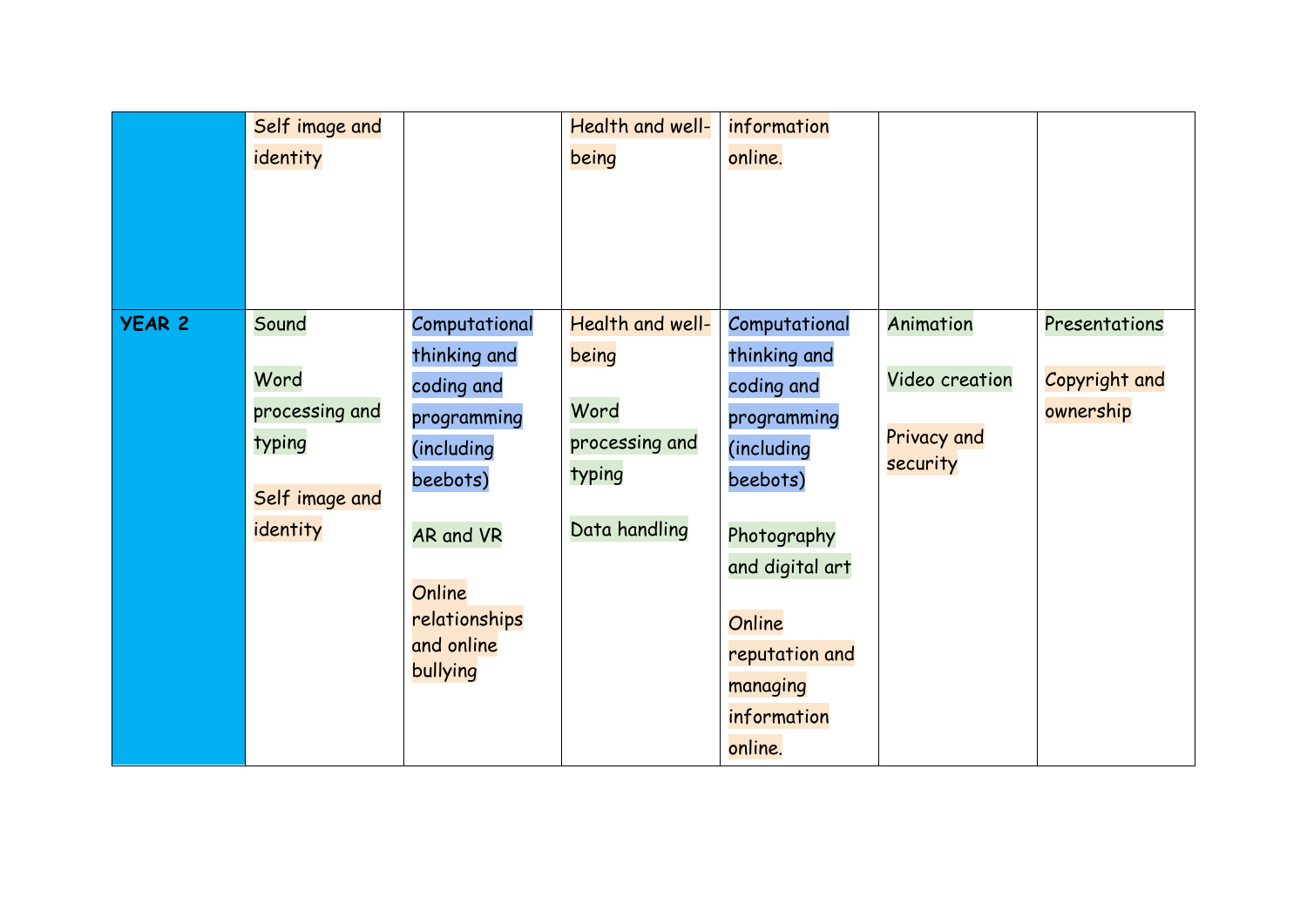| <b>YEAR 3</b> | Word            | Computational   | Word             | Coding and            | Animation             | AR and VR      |
|---------------|-----------------|-----------------|------------------|-----------------------|-----------------------|----------------|
|               | processing and  | thinking        | processing and   | programming           |                       |                |
|               | typing          |                 | typing           |                       | <b>Video creation</b> | Computer       |
|               |                 | Photography     |                  | Presentations,        |                       | Networks       |
|               | Sound           | and digital art | Data handling    | web design and        | Privacy and           |                |
|               |                 |                 |                  | eBook creation        | security              | Copyright and  |
|               | Self image and  | Online          | Health and well- |                       |                       | ownership      |
|               | identity        | relationships   | being            | Online                |                       |                |
|               |                 | and online      |                  | reputation and        |                       |                |
|               |                 | bullying        |                  | managing              |                       |                |
|               |                 |                 |                  | information           |                       |                |
|               |                 |                 |                  | online                |                       |                |
|               |                 |                 |                  |                       |                       |                |
| <b>YEAR 4</b> | Computational   | Word            | Coding and       | Animation             | Computer              | AR and VR      |
|               | thinking        | processing and  | programming      |                       | Networks              |                |
|               |                 | typing          |                  | <b>Video creation</b> |                       | Word           |
|               | Photography     |                 | Presentations,   |                       | Data handling         | processing and |
|               | and digital art | Sound           | web design and   | Online                | Privacy and           | typing         |
|               |                 |                 | eBook creation   | reputation and        |                       | Copyright and  |
|               | Self image and  | Online          |                  | managing              | security              | ownership      |
|               | identity        | relationships   | Health and well- | information           |                       |                |
|               |                 | and online      | being            | online.               |                       |                |
|               |                 | bullying        |                  |                       |                       |                |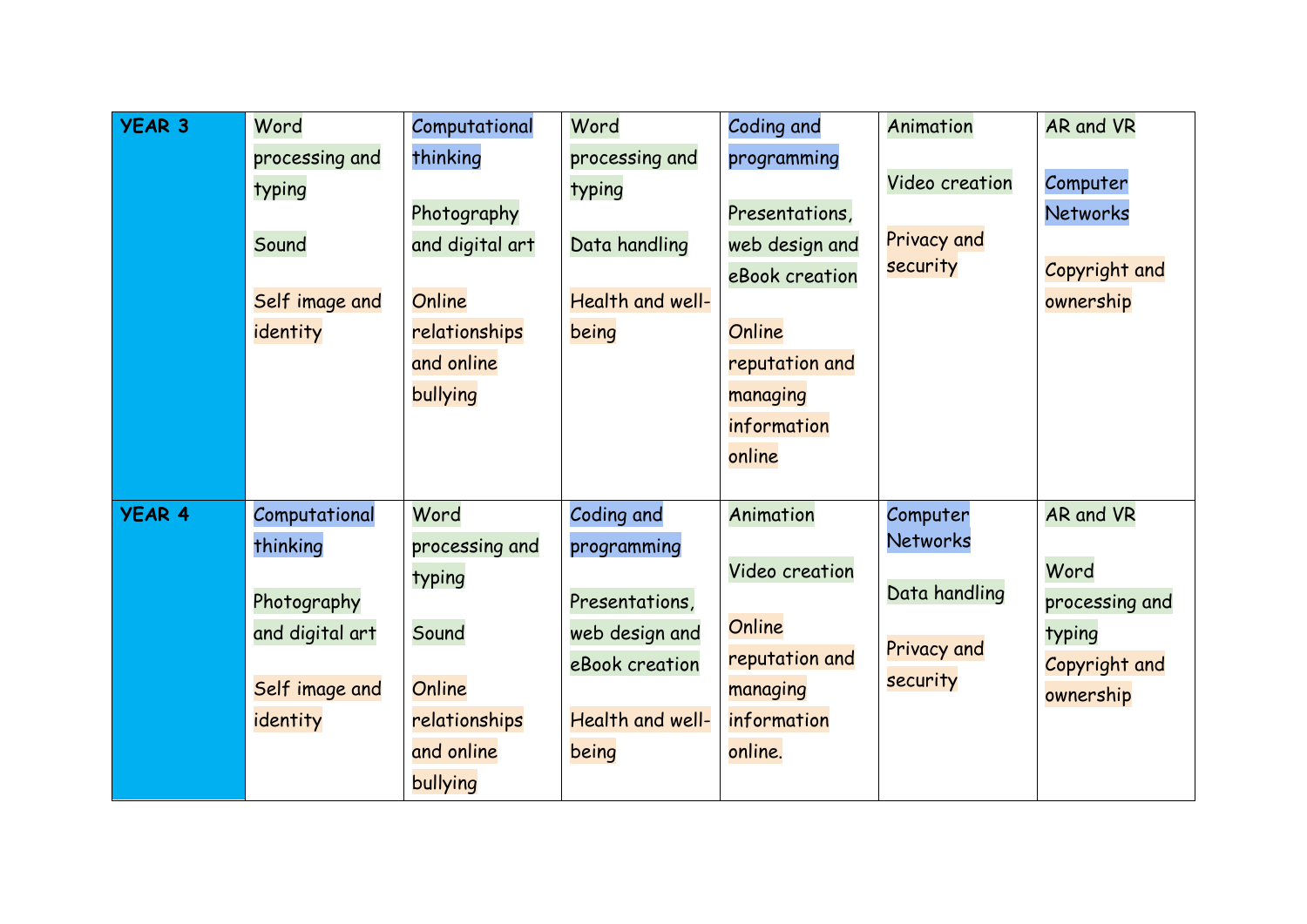| <b>YEAR 5</b> | Computational<br>thinking<br>Photography<br>and digital art<br>Self image and<br>identity | Word<br>processing and<br>typing<br>Sound<br>Online<br>relationships<br>and online<br>bullying | Coding and<br>programming<br>Presentations,<br>web design and<br>eBook creation<br><b>Health and well-</b><br>being | Animation<br><b>Video creation</b><br>Online<br>reputation and<br>managing<br>information<br>online. | Computer<br>Networks<br>Data handling<br>Privacy and<br>security        | AR and VR<br>Word<br>processing and<br>typing<br>Copyright and<br>ownership |
|---------------|-------------------------------------------------------------------------------------------|------------------------------------------------------------------------------------------------|---------------------------------------------------------------------------------------------------------------------|------------------------------------------------------------------------------------------------------|-------------------------------------------------------------------------|-----------------------------------------------------------------------------|
| <b>YEAR 6</b> | Computational<br>thinking<br>Presentations,<br>web design and<br>eBook creation           | Word<br>processing and<br>typing<br>Sound                                                      | Coding and<br>programming<br>Photography<br>and digital art                                                         | Word<br>processing and<br>typing<br>AR and VR                                                        | Computer<br><b>Networks</b><br>Data handling<br>Privacy and<br>security | Animation<br><b>Video creation</b><br>Copyright and<br>ownership            |